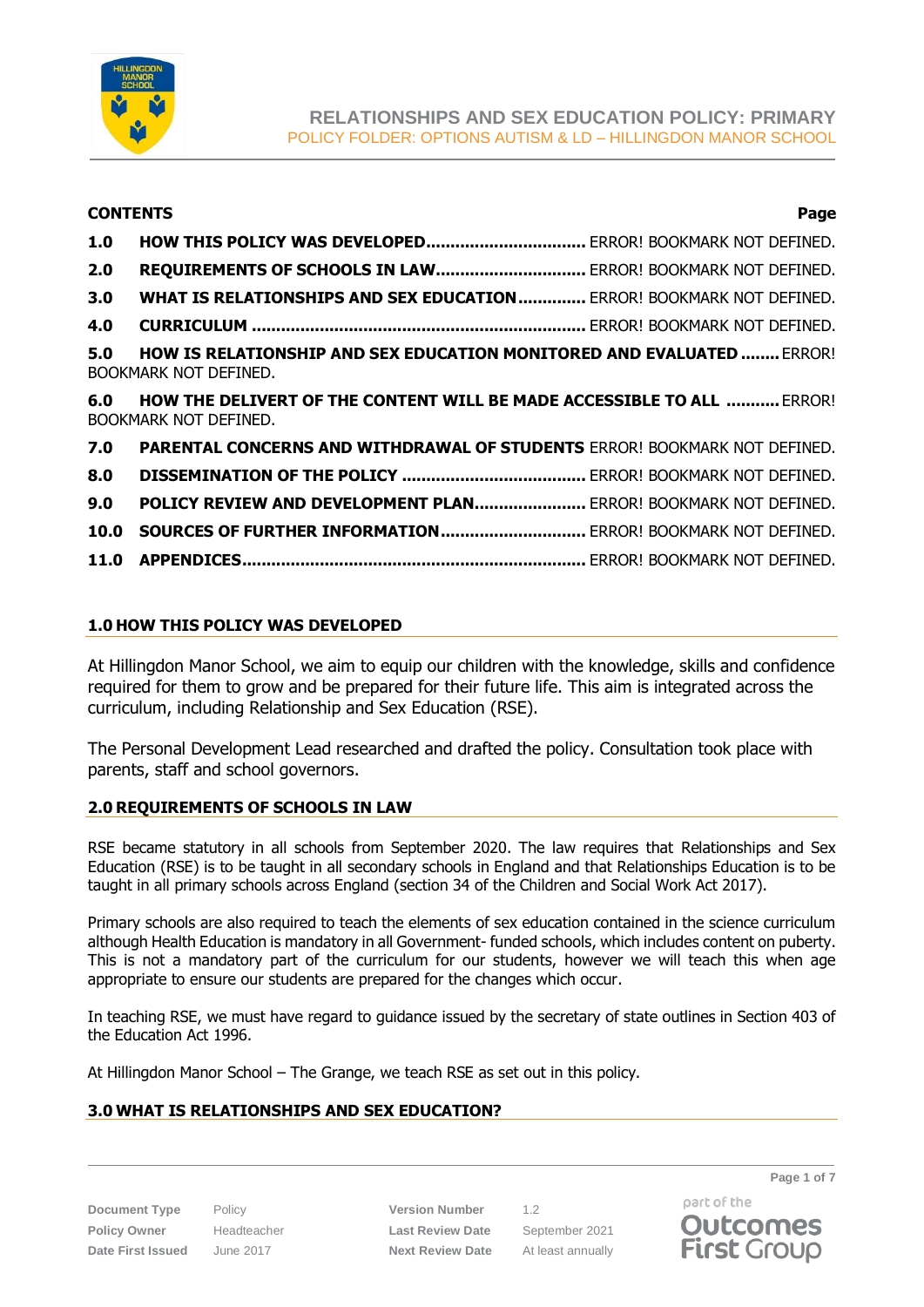

RSE is about the emotional, social and cultural development of pupils, and involves learning about relationships (between friends, family, peers, other adults, committed relationships and those online). Sex health, sexuality, healthy lifestyles, diversity and personal identity.

Relationships Education will put into place the building blocks need for positive and safe relationships. RSE involves a combination of sharing information and exploring issues and values. RSE is not about the promotion of sexual activity.

Health Education aims to give children the necessary information they need to make good decisions about their own health and wellbeing as well as recognising issues in themselves and others. It gives them opportunities to seek support as early as possible when issues arise.

# **4.0 CURRICULUM**

RSE is taught within the person, social, health and economic (PSHE) education curriculum. We are using the scheme developed by the PSHE Association to develop a curriculum which is appropriate for our children and contains six half termly units.

An overview is available in the appendices below.

Teachers conduct sex education lessons in a sensitive manner, and in confidence. However, if a child makes a reference to being involved (or being likely to be involved) in sexual activity, then the teacher will take the reference seriously, and deal with it as a matter of child protection. Teachers will respond in a similar way if a child indicates that they may have been a victim of abuse. They will not try to investigate, but will immediately inform the named person for child protection issues about their concerns. The school Safeguarding Officers will then deal with the matter in consultation with health care professionals (see also our policy on Child Protection). Pupils are made aware of this when ground rules are set at the start of the SRE lessons.

Biological aspects of RSE are taught within the science curriculum, and some other aspects are included in religious education.

# **5.0 HOW RELATIONSHIPS AND SEX EDUCATION IS MONITORED AND EVALUATED**

The Senior Leadership Team monitor the delivery of RSE through:-

- Ensuring the planning is available for all class teachers to access
- Planned book scrutinies, learning walks and observations of children in classes.
- Pupils' development in RSE is monitored by class teachers as part of our internal assessment systems.

# **6.0 COMMUNITY COHESION**

The Education Act 2002 outlines a duty on the Governing Body of schools to promote Community Cohesion. At Hillingdon Manor School we recognise our responsibility for educating pupils from diverse backgrounds, in terms of culture, religion and beliefs, ethnicities, family make-up, gender identity and socio-economic status. We aim to promote good relationships between all these families.

The Planning has opportunities for class teachers to assess the children's understanding at both the beginning and end of the topic.

**Document Type** Policy **Version Number** 1.2 **Policy Owner** Headteacher **Last Review Date** September 2021 **Date First Issued** June 2017 **Next Review Date** At least annually

part of the **Outcomes First Group**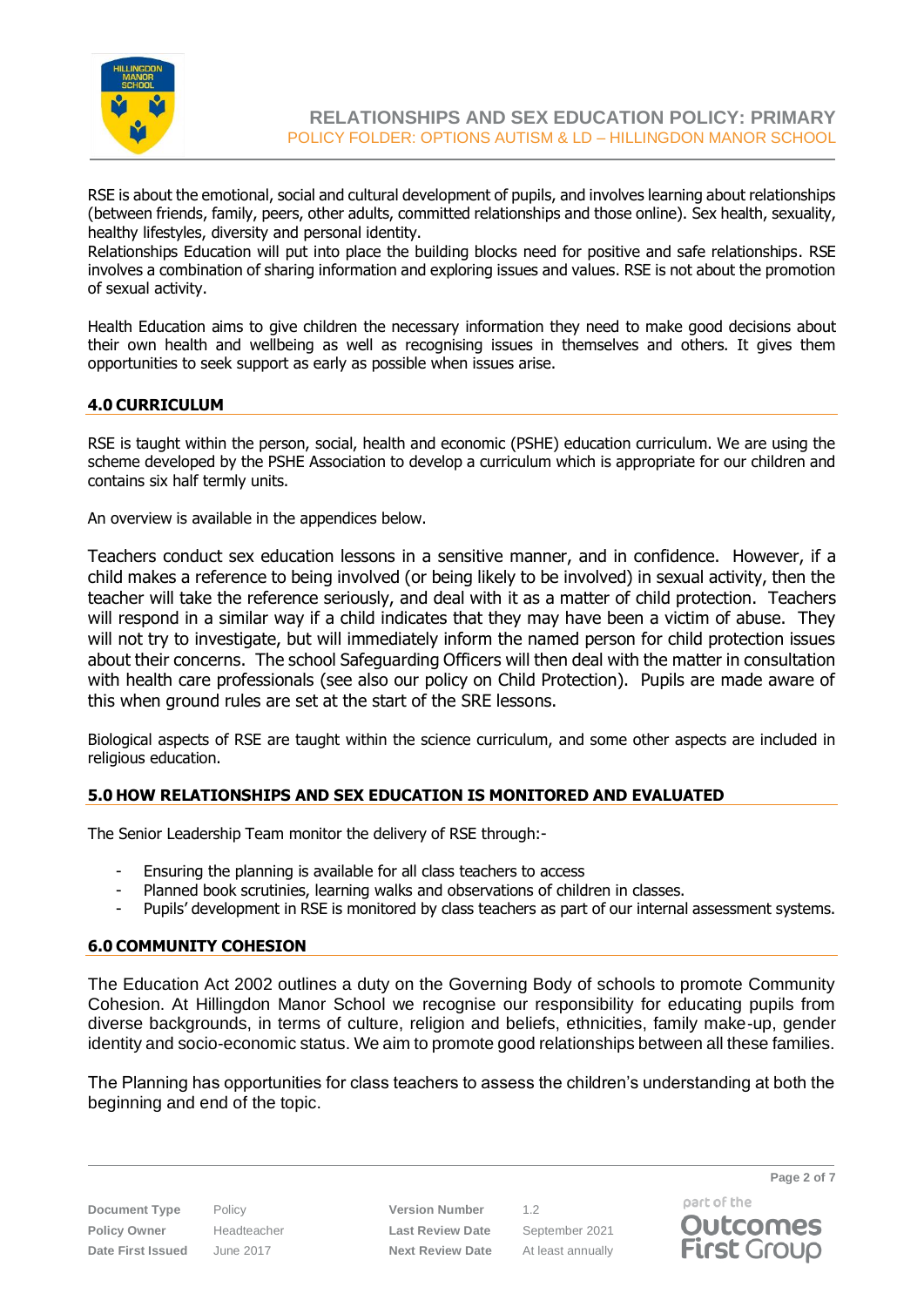

# **7.0 HOW THE DELIVERY OF THE CONTENT WILL BE MAKE ACCESSIBLE TO ALL**

Our school aims to create an atmosphere in which children are able to develop and learn confidently. We promote safe and healthy lifestyles. RSE is part of a carefully planned element of PSHE and Citizenship Education. Effective RSE needs to be taught in an atmosphere of trust, responsibility and respect where sensitive issues can be discussed without embarrassment or threat.

Our curriculum is built upon a spiral curriculum, which means that children will revisit many of the outcomes in more detail as the years go by. It allows the children to access the lessons we feel are appropriate for them at a particular age. At the primary school, PSHE is taught from the curriculum developed by the PSHE Association which allows overall coverage of the topics within PSHE. Care is taken to present information impartially, in a factual way, with the aim of reassuring pupils and addressing misconceptions in a sensitive and respectful manner.

It is essential that lessons are sensitive to a range of views but we must ensure that pupils always have access to the learning they need to stay safe, healthy and understand their rights as individuals.

As part of preparing the children for the world in which they live, we are willing to answer honestly and carefully any questions as they arise. This includes clear, impartial scientific information as well as covering the law. Some questions naturally arise in discussion with the class teacher, e.g. when a new baby is expected within a family, when parents get remarried, when there is a new adult in the family, when a baby is born and when children have new brothers and sisters, in all discussions, correct terminology is encouraged when dealing with, or describing any aspect of RSE.

Care is taken to present information impartially, with the aim of reassuring pupils and countering ignorance, in such a way that both sexes have access to knowledge about themselves and the opposite sex. We aim to ensure that information is appropriate to the age of the pupils, with due regard to any religious or cultural factors expressed by the parents.

Relationships education focuses on teaching the fundamental building blocks and characteristics of positive relationships including:

- Families and people who care for me
- Caring Friendships
- Respectful relationships
- Online relationships
- Being Safe

These areas of learning are taught within the context of family life taking care to ensure that there is no stigmatisation of children based on their home circumstances. Families include single parent families, LGBTQ+ parents, families headed by grandparents, adoptive parents, foster parents/carers and blended families amongst other structure along with reflecting sensitively that some children may have a different structure of support around them (for example: looked after children or young carers).

Primary sex education will focus on:

**Document Type** Policy **Version Number** 1.2 **Policy Owner** Headteacher **Last Review Date** September 2021 **Date First Issued** June 2017 **Next Review Date** At least annually

part of the **Outcomes First Group** 

**Page 3 of 7**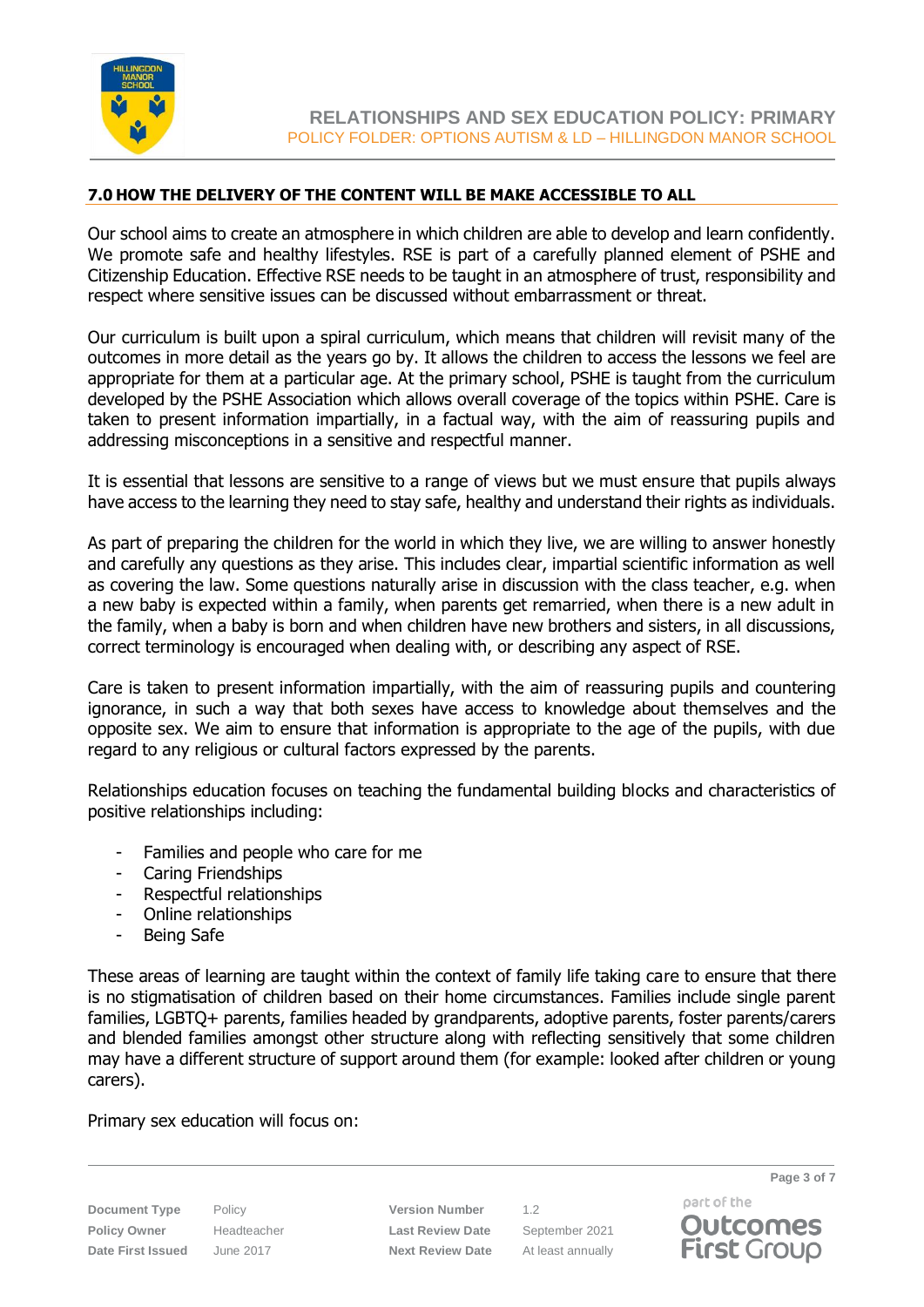

- Preparing boys and girls for the changes that puberty brings
- How a baby is conceived and born

# **Staff training**

Staff receive training on RSE in Key stage group meetings and through peer observation, shadowing and team teaching. They will also receive specific, appropriate training to ensure confident and sensitive delivery of the topics. Observations of these lessons are undertaken by senior staff.

Visiting Health Professionals are involved in the implementation of the Sex Education policy only after detailed consultation concerning lesson content and method of teaching. The class teacher remains in the lesson throughout. The visitor is made aware of school policies relevant to their visit.

Hillingdon Manor School seeks to work in partnership with parents through consultation and support. Parents are vital in teaching children about sex and relationships, maintaining the culture and ethos of the family, helping children to cope with the emotional and physical aspects of changes to their bodies and personalities.

The school is to provide support to parents in helping children learn the accepted names of the body, talking with the children about their feelings and relationships, and answering questions about growing up, having babies and relationships.

# **8.0 PARENTAL CONCERNS AND WITHDRAWAL OF STUDENTS**

Parents are to be consulted after the review of the assessed lessons has taken place. The policy is available in school for all parents to inspect and details of the policy are published in the School Prospectus, so that parents of potential pupils are fully aware of the school's policy in this matter.

Parents will be asked for their contributions during the consultation period. This will be done in consultation where parents will be able to ask questions and also voice concerns. In the event that a concern cannot be resolved by the headteacher or the staff team through the consultation the governors can be contacted.

Parents of children in KS3, KS4 and KS5 can request the SRE policy, the taught programme, resources used and discuss any issues which may arise.

Lessons should be differentiated to take account of the SEN of the pupils. However, in line with research about Sex and Relationships education we teach students topics based on their physical age appropriate to the body they have to ensure they are safe in potentially vulnerable situations.

Parents have the right to withdraw their children from all or part of the sex education at Hillingdon Manor School.

Parents should be aware that children cannot be withdrawn from those parts included in the statutory National Curriculum Science lessons or any part of Relationships Education as this forms part of the statutory National Curriculum since September 2020.

**Document Type** Policy **Version Number** 1.2 **Policy Owner** Headteacher **Last Review Date** September 2021 **Date First Issued** June 2017 **Next Review Date** At least annually

part of the **Outcomes First Group** 

**Page 4 of 7**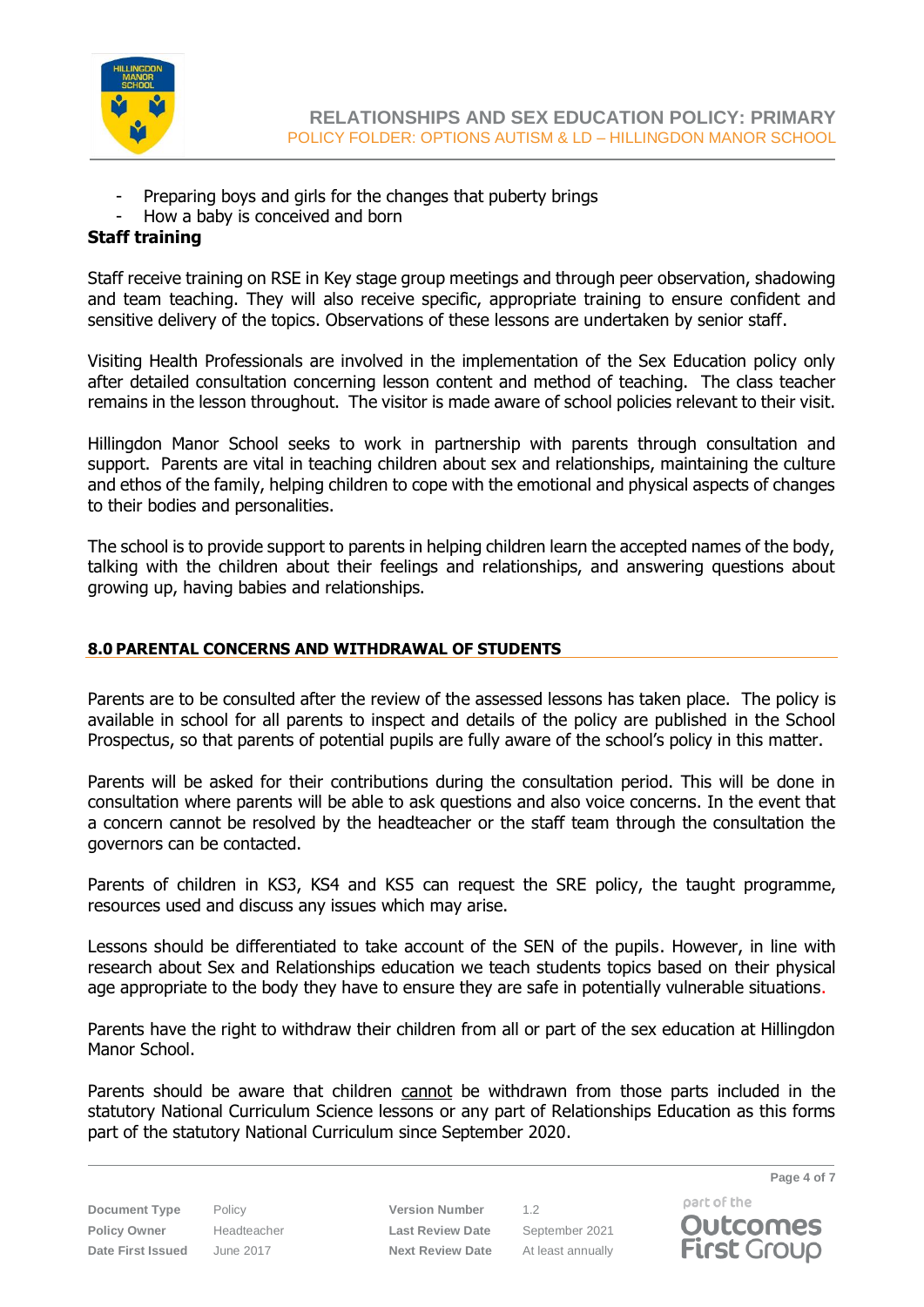

Requests to withdraw your child should be made in writing and addressed to the headteacher.

In the event of a child being withdrawn from a lesson, alternative arrangements will be made ie. that child is provided with appropriate, challenging work until the sex education lesson is over.

Parents will be offered support to avoid this or alternatively given guidance to assist parents to teach their own children.

The policy is available to all parents and guardians though the relevant page on the school website (translations of this are available via this website.) A copy is sent to those parents and guardians who request one.

The policy is made available to all staff via the school database.

#### **9.0 POLICY REVIEW AND DEVELOPMENT PLAN**

Theis policy will be reviewed by the Personal Development Lead every two years. At every review, the policy will be approved by the Person Development Lead, Head of Education and Executive Headteacher.

#### **10.0 SOURCES OF FURTHER INFORMATION**

This policy has drawn on:

- DfES Sex and Relationships Education Guidance (2000)
- Brook, Sex Education Forum and PSHE Association 'Sex and Relationships Education (SRE) for the 21st Century' – Supplementary advice to the Sex and Relationship Guidance DfEE (0116/2000) (2011)
- DfE Relationships Education, Relationships and Sex Education (RSE) and Health Education Draft Guidance (July 2018)

# **11.0 APPENDICES**

#### **Appendix 1**

# **RSE Expectations: Primary**

Here are the expectations of what all pupils should know by the end of primary school. These are the expectations set by the Department for Education.

# **FAMILIES AND PEOPLE WHO CARE FOR ME**

- That families are important for children growing up because they can give love, security and stability
- The characteristics of healthy family life, commitment to each other, including in times of difficulty, protection and care for children and other family members, the importance of spending time together and sharing each other's lives

**Document Type** Policy **Version Number** 1.2 **Policy Owner** Headteacher **Last Review Date** September 2021 **Date First Issued** June 2017 **Next Review Date** At least annually

part of the **Outcomes** 

**First Group** 

**Page 5 of 7**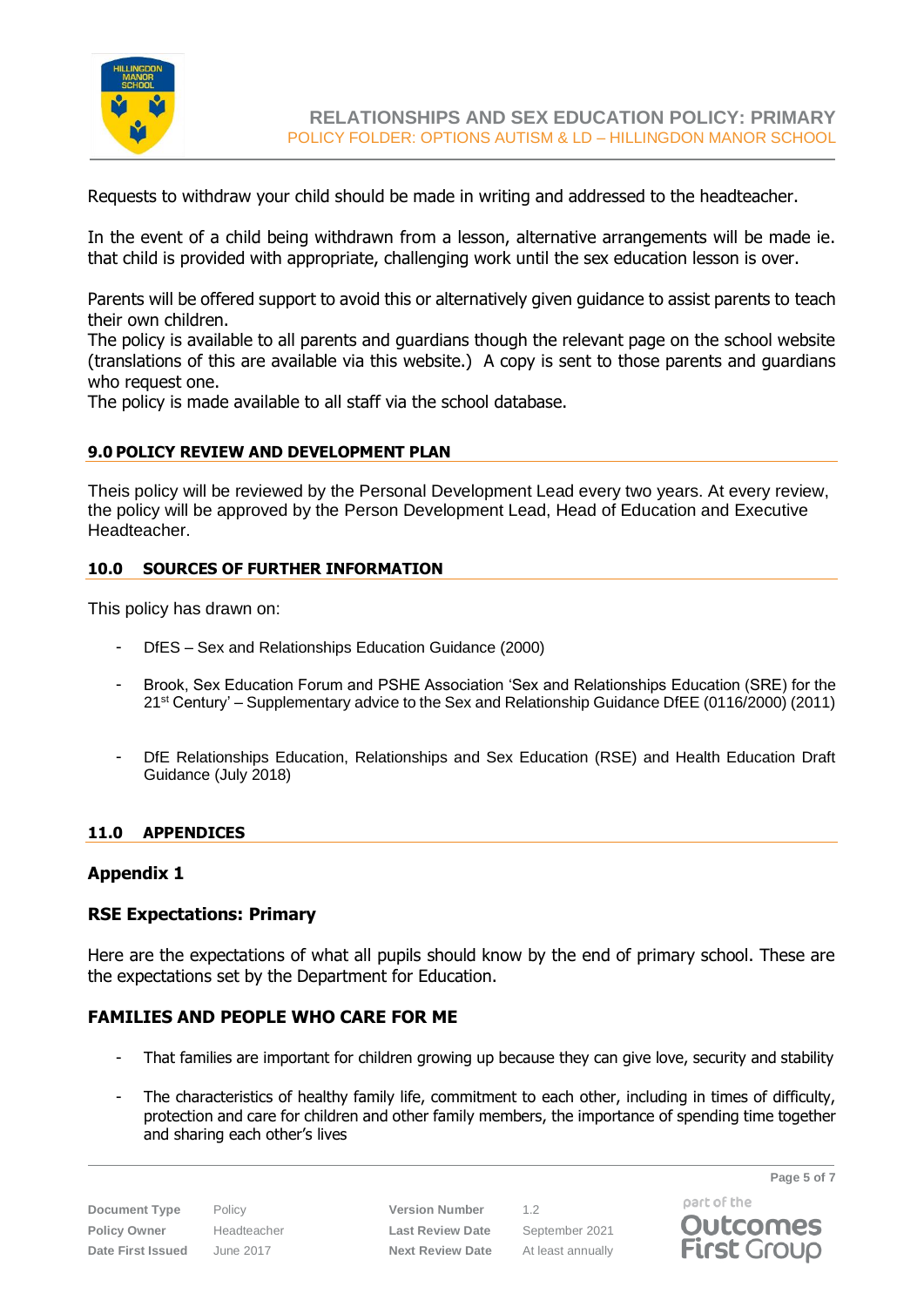

- That other people's families, either in school or in the wider world, sometimes look different from their family, but that they should respect those differences and know that other children's families are also characterised by love and care
- That stable, caring relationships, which may be of different types, are at the heart of happy families, and are important for children's security as they grow up
- That marriage represents a formal and legally recognised commitment between two people to each other which is intended to be lifelong
- How to recognise if family relationships are making them feel unhappy or unsafe, and how to seek help or advice from others if needed

# **CARING FRIENDSHIPS**

- How important friendship are in making us feel happy and secure, and how people choose and make friends
- That characteristics of friendships, including mutual respect, honesty, trust and trustworthiness, loyalty, kindness, generosity, sharing interests and experiences and support with problems and difficulties
- That healthy friendships are positive and welcoming towards others, and do not make other feel lonely or excluded
- That most friendships have ups and downs, and that these can often be worked through so that the friendship is repaired or even strengthened, and that resorting to violence is never right
- How to recognise who to trust and who not to trust, how to judge when a friendship is making them unhappy or uncomfortable, managing conflict, how to manage these situations and how to seek help or advice from others if needed.

# R**ESPECTFUL RELATIONSHIPS**

- The importance of respecting others, even when they're very different from them (for example, physically, in character, personality or backgrounds), or make different choices or have different preferences or beliefs
- Practical steps they can take in a range of different contexts to improve or support respectful relationships
- The conventions of courtesy and manners
- The importance of self-respect and how this links to their own happiness
- That in school and in wider society they can expect to be treated with respect by others, and that in turn they should show due respect to others, including those in positions of authority
- About different types of bullying (including cyber bullying), the impact of bullying, responsibilities of bystanders (primarily reporting bullying to an adult) and how to get help
- What a stereotype is, and how stereotypes can be unfair, negative and destructive

**Document Type** Policy **Version Number** 1.2 **Policy Owner** Headteacher **Last Review Date** September 2021 **Date First Issued** June 2017 **Next Review Date** At least annually

part of the **Outcomes First Group** 

**Page 6 of 7**